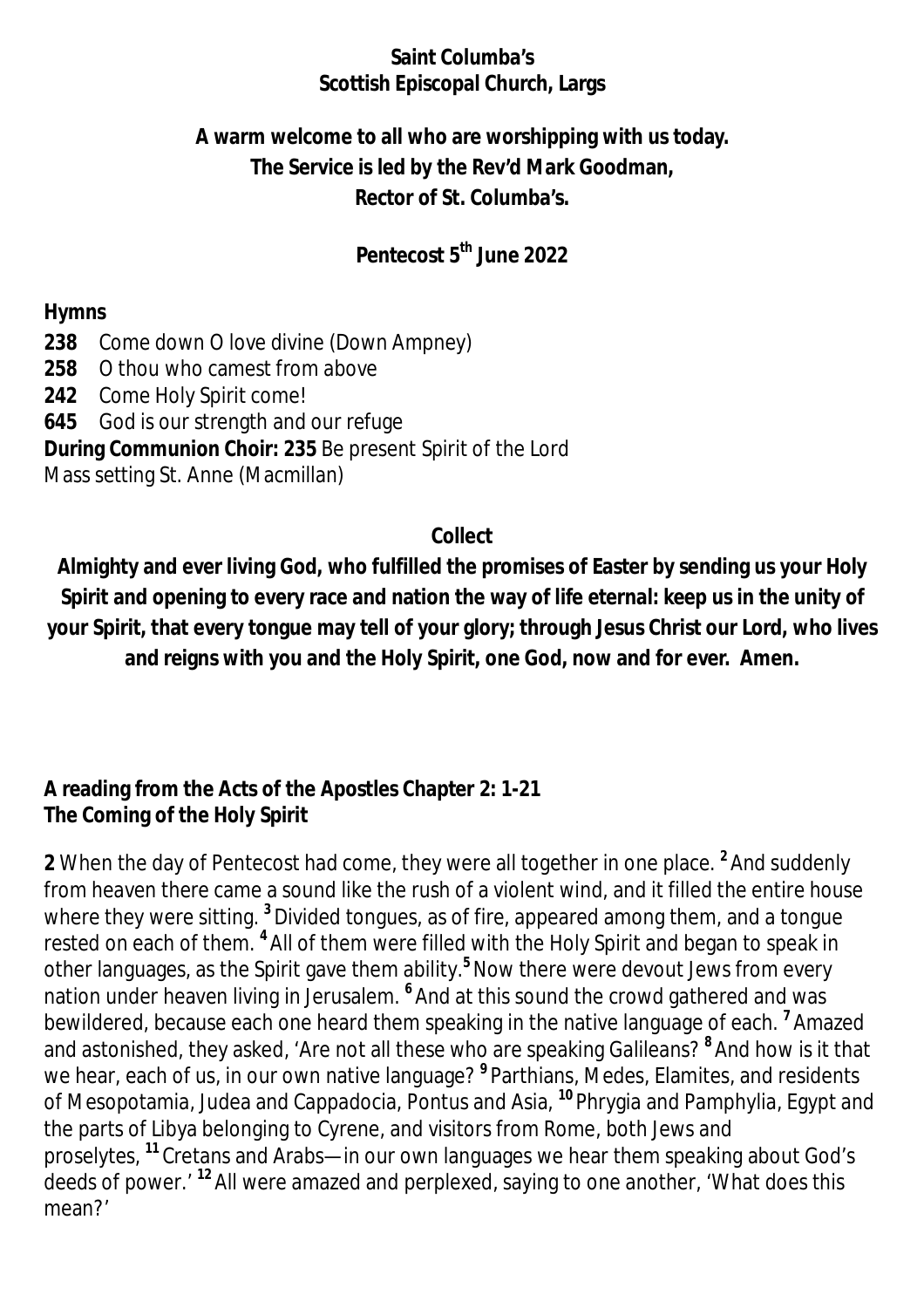## **A reading from Romans Chapter 8: 14-17**

**<sup>14</sup>** For all who are led by the Spirit of God are children of God. **<sup>15</sup>** For you did not receive a spirit of slavery to fall back into fear, but you have received a spirit of adoption. When we cry, 'Abba! Father!' **<sup>16</sup>** it is that very Spirit bearing witness with our spirit that we are children of God, **<sup>17</sup>** and if children, then heirs, heirs of God and joint heirs with Christ—if, in fact, we suffer with him so that we may also be glorified with him.

## **Hear the gospel of our Lord Jesus Christ according to John Chapter 14: 8-17** *(Sung response)*

**8** Philip said to [Jesus], 'Lord, show us the Father, and we will be satisfied.' **<sup>9</sup>** Jesus said to him, 'Have I been with you all this time, Philip, and you still do not know me? Whoever has seen me has seen the Father. How can you say, "Show us the Father"? **<sup>10</sup>**Do you not believe that I am in the Father and the Father is in me? The words that I say to you I do not speak on my own; but the Father who dwells in me does his works. **<sup>11</sup>** Believe me that I am in the Father and the Father is in me; but if you do not, then believe me because of the works themselves. **<sup>12</sup>** Very truly, I tell you, the one who believes in me will also do the works that I do and, in fact, will do greater works than these, because I am going to the Father. **<sup>13</sup>** I will do whatever you ask in my name, so that the Father may be glorified in the Son. **<sup>14</sup>** If in my name you ask me for anything, I will do it.

# **The Promise of the Holy Spirit**

**<sup>15</sup>** 'If you love me, you will keep my commandments. **<sup>16</sup>** And I will ask the Father, and he will give you another Advocate, to be with you for ever. **<sup>17</sup>** This is the Spirit of truth, whom the world cannot receive, because it neither sees him nor knows him. You know him, because he abides with you, and he will be in you.

### **Prayer after Communion**

Father, may we who have received this eucharist live in the unity of your Holy Spirit, that we may show forth his gifts to all the world. We ask this in the name of Jesus Christ our Lord.

## **From the Diocesan Cycle of Prayer**

Bishop Kevin Pearson The Diocese of Aberdeen & Orkney Holy Trinity, Kilmarnock St Ninian's, Troon

### **Building Works**

There are a number of building issues that need attending to at St. Columba's . One of these is the wiring. This means that the heating system will need to be turned off until the wiring is replaced. Please be assured that the Vestry is acting swiftly to remedy the situation.